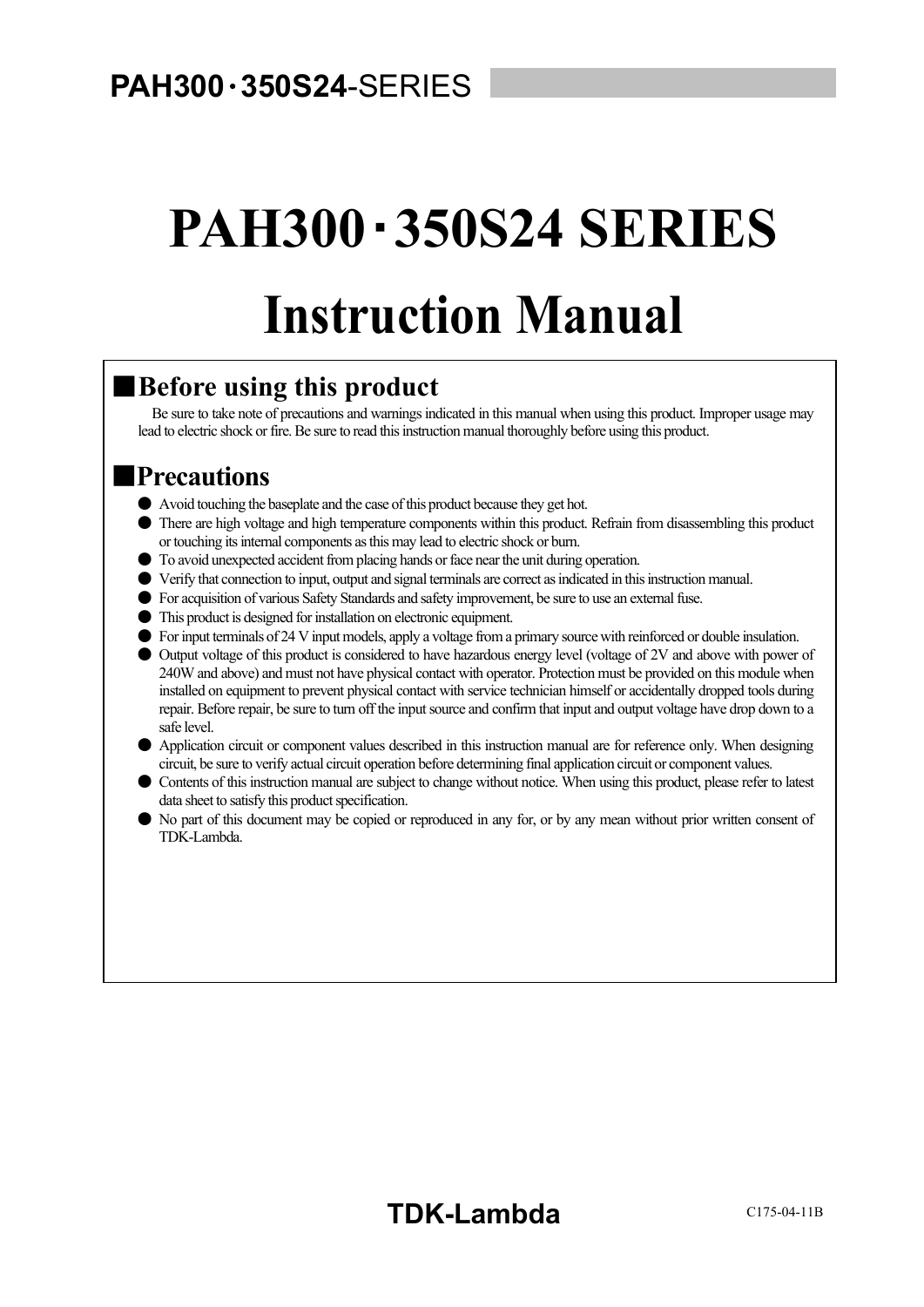### **Table of Contents**

- ■**Block Diagram**
- ■**Sequence Time Chart**
- ■**Terminal Explanation**

### ■**Explanation on Specifications**

- **1. Input Voltage Range**
- **2. Output Voltage Adjust Range**
- **3. Maximum Output Ripple and Noise**
- **4. Maximum Line Regulation**
- **5. Maximum Load Regulation**
- **6. Over Current Protection (OCP)**
- **7. Over Voltage Protection (OVP)**
- **8. Over Temperature Protection (OTP)**
- **9. Remote Sensing (+S, -S terminal)**
- **10. ON/OFF Control (CNT terminal)**
- **11. Parallel Operation**
- **12. Series Operation**
- **13. Operating Ambient Temperature**
- **14. Operating Ambient Humidity**
- **15. Storage Ambient Temperature**
- **16. Storage Ambient Humidity**
- **17. Cooling Method**
- **18. Baseplate temperature vs. output voltage drift**
- **19. Withstand Voltage**
- **20. Insulation Resistance**
- **21. Vibration**
- **22. Shock**
- **23. CE MARKING / UKCA MARKING**

### ■**Installation**

- **1. Mounting Method**
- **2. Heatsink Installation**
- **3. Regarding Vibration**
- **4. Recommended Soldering Condition**
- **5. Recommended Cleaning Condition**

### ■ Before concluding module damage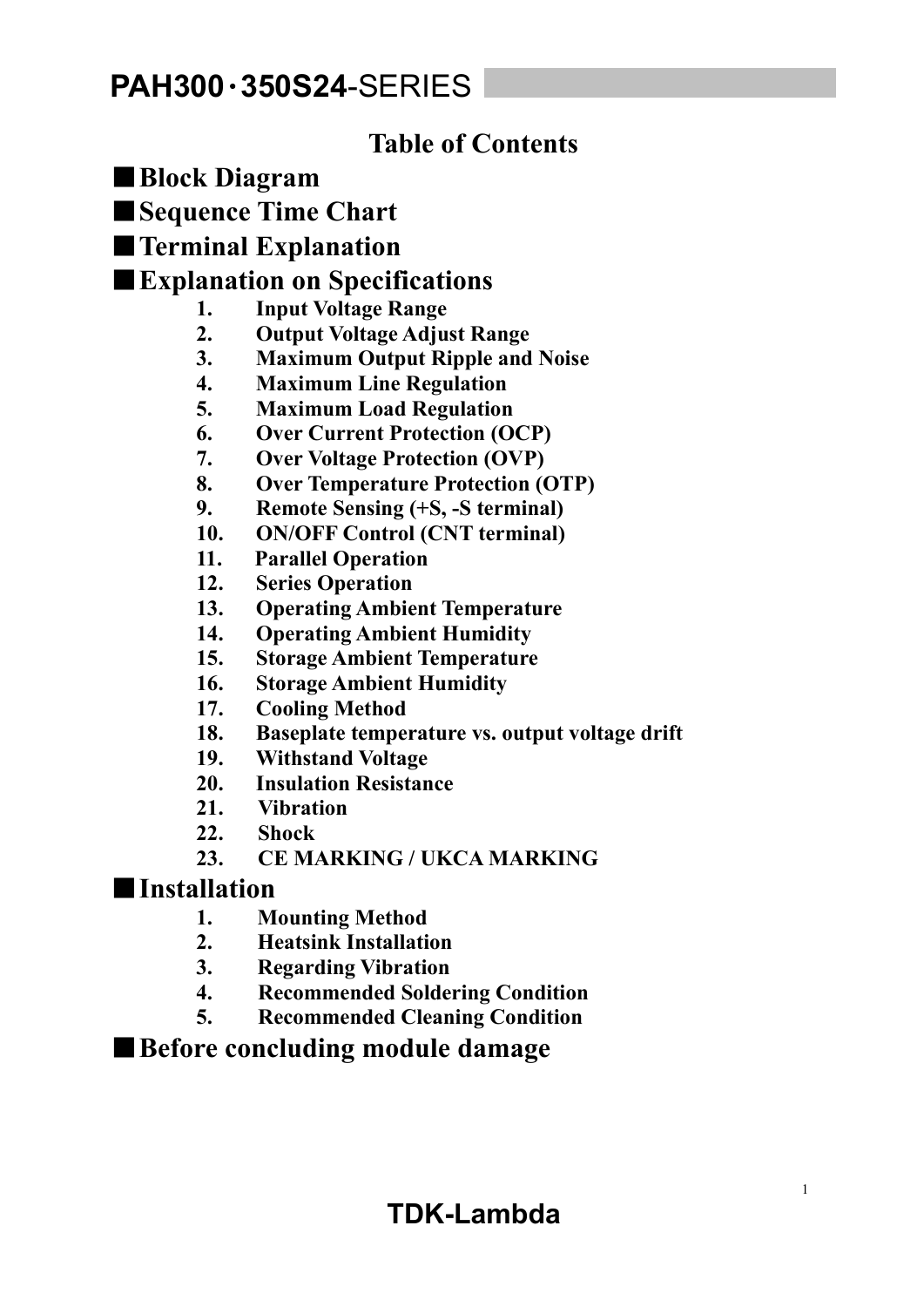

■**Sequence Time Chart** (For Standard Model with Negative logic for ON/OFF control.) Vin Input Voltage 0V OVP Set Point OCP Set Point Vout Output Voltage 0V Reset More than  $100ms$ H \*1 ON/OFF Control L Control OFF  $\rightarrow$  $\overline{\uparrow}$  $\overline{\uparrow}$  $\overline{\textcolor{red}{\uparrow}}$  $\uparrow$ Control ON  $\rightarrow$  $\uparrow$  $\uparrow$  $\uparrow$  $\uparrow$  $\uparrow$  $\uparrow$ OTP ON Input ON OVP Trip Control OFF Control ON OCP ON OCP OFF Input ON Input OFF OTP OFF Control OFF Control ON Control OFF Control ON OCP OFF OTP OFF

\*1 level : 4≦H≦35(V) or Open  $0 \le L \le 0.8$ (V) or Short

### **TDK-Lambda**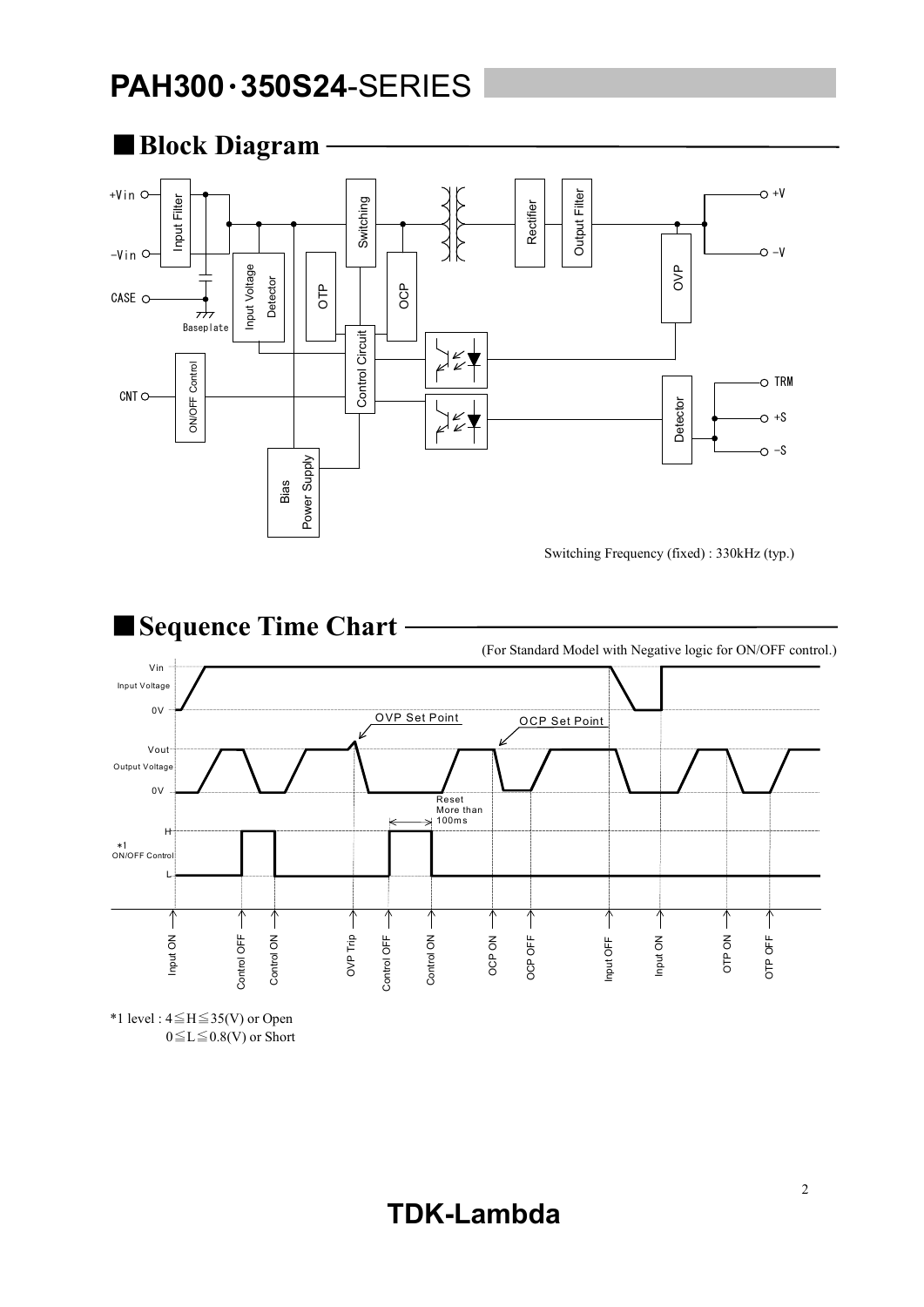### ■**Terminal Explanation**



| [Input Side Terminals] |                               | [Output Side Terminals] |                                        |  |
|------------------------|-------------------------------|-------------------------|----------------------------------------|--|
|                        | $-Vin$ : -Input Terminal      |                         | $-V$ : -Output Terminal                |  |
|                        | CASE : Baseplate Terminal     |                         | $-S$ : -Remote Sensing Terminal        |  |
|                        | CNT : ON/OFF Control Terminal |                         | TRM : Output Voltage Trimming Terminal |  |
|                        | $+V$ in : $+I$ nput Terminal  | $+S$                    | : +Remote Sensing Terminal             |  |
|                        |                               |                         | $+V$ : +Output Terminal                |  |

Baseplate can be connected to FG (frame ground) M3 threaded holes. (standard model) Connect +Vin, -Vin, +V, -V with consideration of contacting resistance.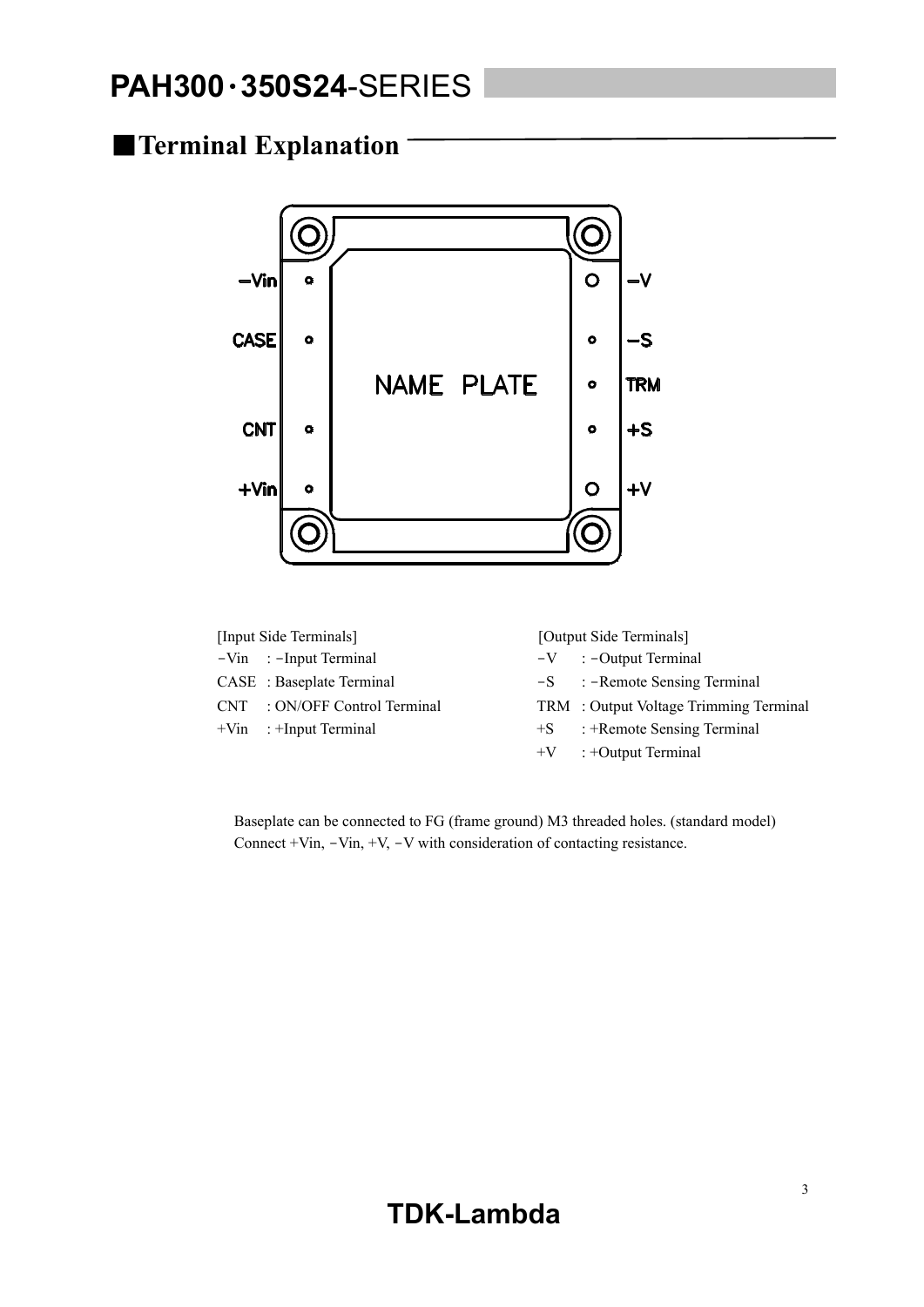### ■**Explanations on Specifications**

#### **1. Input Voltage Range**

Input voltage range for  $PAH300 \cdot 350S24$  Series is indicated below.

#### **Input Voltage Range : 18**~**36VDC**

Basically, ripple voltage (Vrpl) which results from rectification and filtering of commercial AC line is included within the input voltage as shown in fig. 1-1. Ripple voltage must be limited within the voltage described below.

#### **Allowable input ripple voltage : 2Vp-p**

 When this value is exceeded, the output ripple voltage becomes large.

 Note that sudden input voltage change may cause variation of output voltage transitionally.

 Also, input voltage waveform peak value must not exceed above input voltage range.



**Fig.1-1 Input Ripple Voltage** 

**Basic Connection** 



**Fig.1-2 Basic Connection** 

#### **Input Fuse**

 This power module has no built-in fuse. Use external fuse to acquire various Safety Standards and to improve safety. Also, use fast-blow type for every module.

 Furthermore, fuse must be connected to the +Vin side if –Vin side is used as ground, or fuse must be connected to –Vin side if +Vin side is used as a ground.

#### **Input Fuse recommended current rating: PAH300S24 : 30A PAH350S24 : 40A**

#### **C1:**

 To prevent the effect of input line inductance to the power module, connect electrolytic capacitor or ceramic capacitor between +Vin and –Vin terminals.

 Furthermore, use electrolytic capacitor with small ESR value. Especially take note that during line turn off at low ambient temperature, power module output will not normally shut down due to unstable C1 voltage. Also, ripple current flows across this capacitor. Therefore, verify maximum allowable ripple current this capacitor when selecting component. Verify actual ripple current value by actual measurement.

#### **Recommended capacitor value : 220**μ**F** ×**2pcs and above (Parallel connect) (Voltage Rating 50V and above)**

Notes

- 1. Use low impedance electrolytic capacitor with excellent temperature characteristics. (Nippon Chemi-con LXY Series or equivalent)
- 2. When input line inductance becomes excessively high due to insertion of choke coil, operation of the power module could become unstable. For this case, increase C1 value more than the value indicated above.
- 3. When ambient temperature becomes lower than –20℃, connect 4 more and above capacitors indicated above in parallel to reduce ESR.

#### $C2, C3 : 0.022 \mu$  **F**

To reduce spike noise voltage at the output, connect film capacitors or ceramic capacitors between +V and the nearest M3 threaded hole and between –V and the nearest M3 threaded hole.

 Also, take note that output spike noise voltage could vary according to PCB (printed circuit board) wiring design.

However, for cases where baseplate is connected to  $+V$ or –V, use the nearest M3 threaded hole. (M3 threaded

### **TDK-Lambda**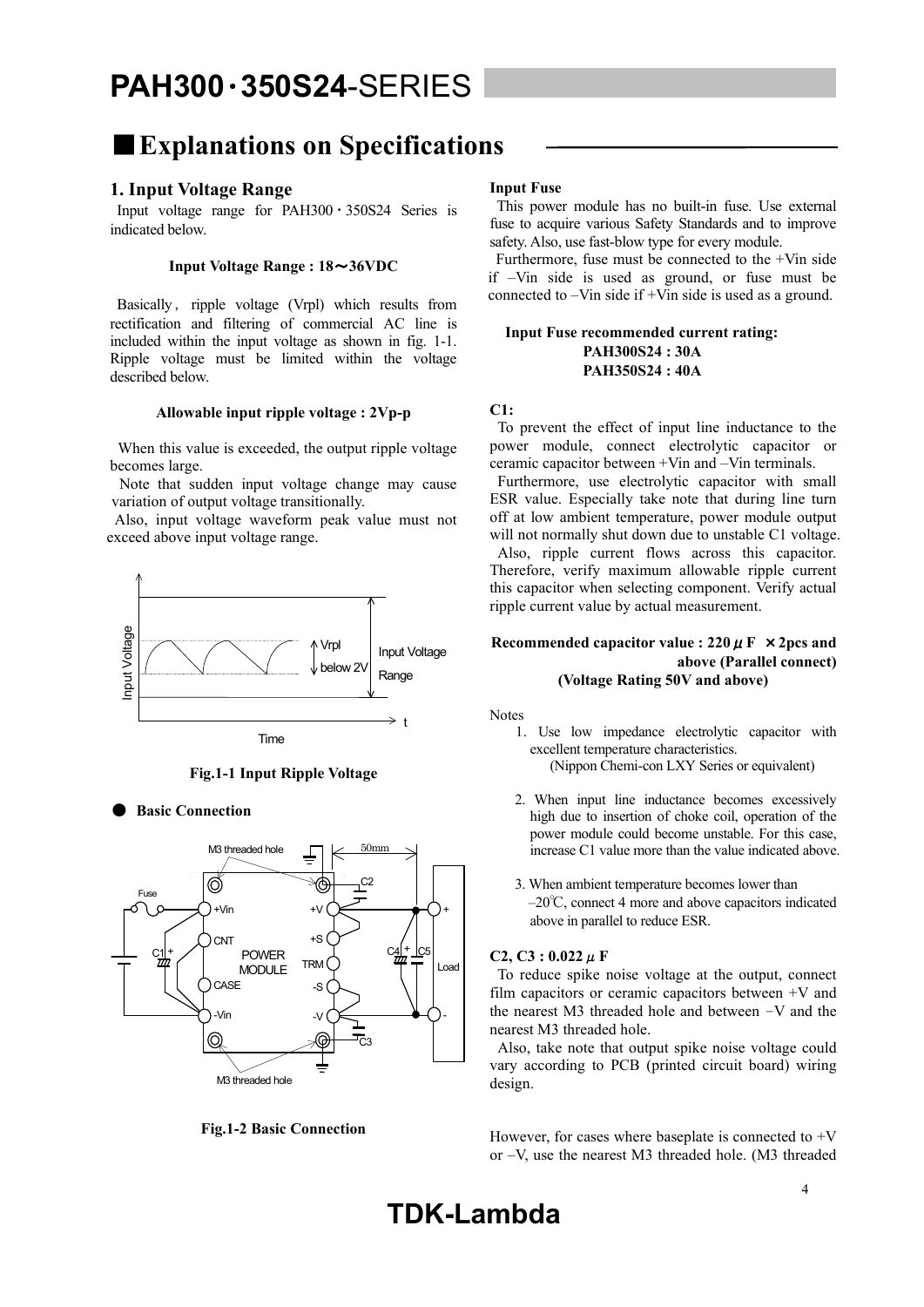holes is internally connected to baseplate inside the Power Module.) For this type of connection, C2 and C3 can be omitted.

#### $C4$

For stable operation, connect an electrolytic capacitor between +V and –V at 50mm distance from the output terminals.

 Take note that output ripple and output shutdown could be affected by electrolytic capacitor, equivalent impedance and inductance characteristics of wiring.

 Take note that output ripple voltage could vary according to PCB wiring design.

 For cases of abrupt changes in load current or input voltage, increasing capacitance value of the external capacitors could reduce the voltage fluctuation.

| Vout | C4              |  |  |
|------|-----------------|--|--|
| 12V  | $25V 470 \mu F$ |  |  |
| 28V  | 50V 220 $\mu$ F |  |  |

**Table1-1 C4:Recommended Values of External Output Capacitor** 

Notes

- 1. Use low impedance electrolytic capacitor with excellent temperature characteristics. (Nippon Chemi-con LXY Series or equivalent)
- 2. Use three capacitors indicated above in parallel when ambient temperature becomes lower than –20℃ to reduce ESR.
- 3. Take note of the allowable ripple current of the capacitor to be used. Especially, when load adding capacitors for abrupt current changes, be sure to verify that ripple current does not exceed allowable ripple current before use.

#### $C5: 0.1 \mu F$

 To reduce spike noise voltage at the output, connect a ceramic capacitor between +V and –V within 50mm distance from the output terminals.

 Also, take note that output spike noise voltage could vary according to PCB wiring design.

#### **C6**:

When switches or connectors are used between input source and PAH300 · 350S24 Series input terminals, impulse surge voltage is generated due to input throwin by switch on/off or due to inserting/ removing of power module from the active line. For this case, connect an additional electrolytic capacitor C6 as shown in fig.1-3 and fig. 1-4.

#### **Recommended Capacitance Value : 220**μ**F and above (Voltage Rating 50V and above)**

Also, in-rush current flows at line throw-in. Therefore, be sure to verify capability of switch or fuse to withstand I<sup>2</sup>t at line throw-in.



**Fig.1-3 Input Filter with Input Switch** 



#### **Fig.1-4 Input Filter when Plural Power Modules**

#### **Reverse input connection**

 Reverse input polarity would cause module damage. For cases where reverse connections are possible, connect a protective diode and fuse. Use protective diode with higher voltage rating than the input voltage, and with higher surge current rating than the fuse.



**Fig.1-5 Protection for Reversed Connection of Input**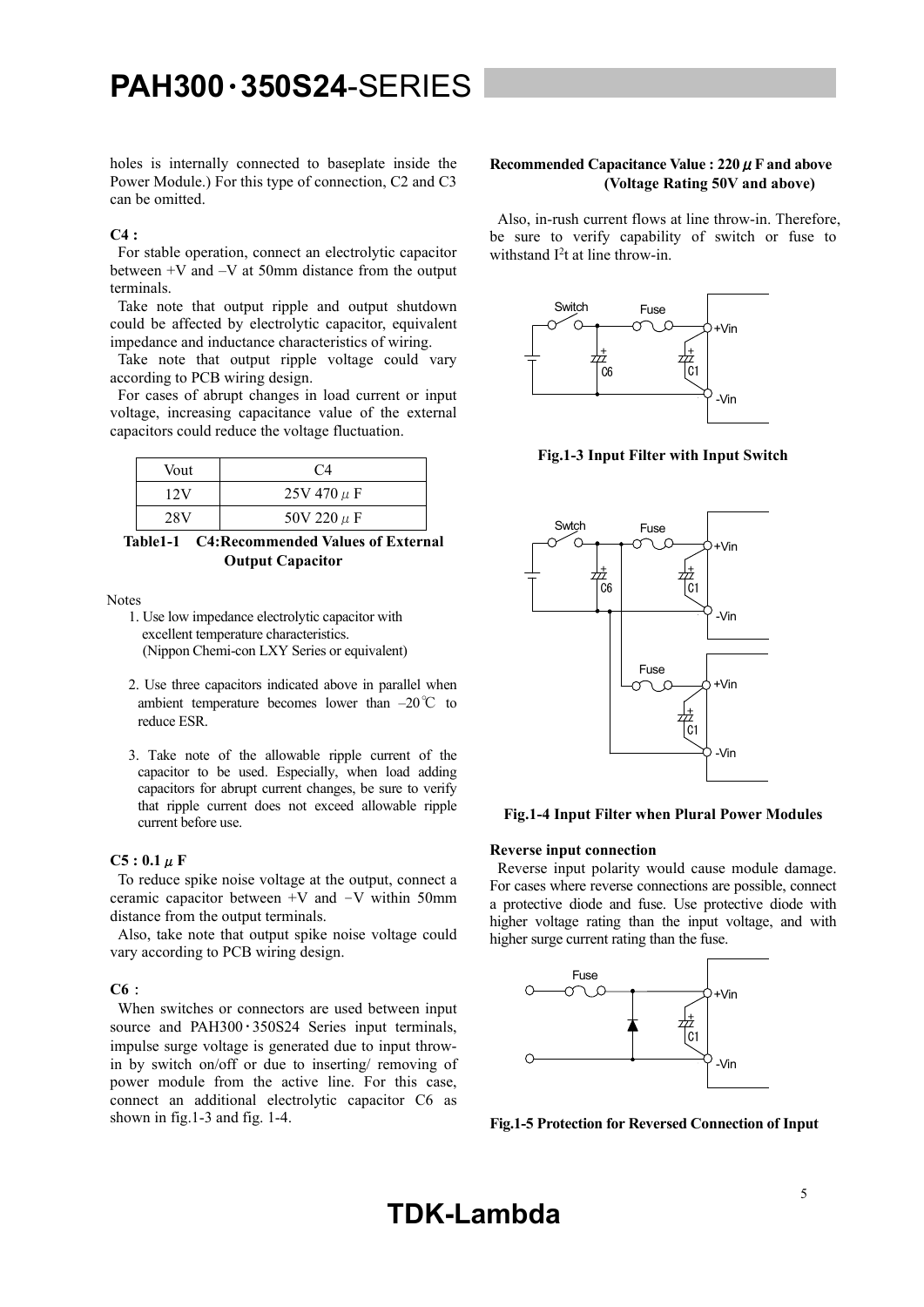● **Recommended input filter as EMI countermeasure**  (conforms to VCCI Class 1, FCC class A)

**(1) Recommended input filter as EMI countermeasure** 



**Fig.1-6 Recommended input filter as EMI countermeasure** 

**Recommended Values: C1 : 680**μ**F (Electrolytic Capacitor) 3 pcs in parallel C7 : 10**μ**F (Ceramic Capacitor) C8,C9 : 0.47**μ**F (Film Capacitor) L1 : 1mH (Common-mode choke coil)**

Notes

- 1. For the power module output, connect output capacitors described in the basic circuit connection.
- 2. C1 (Electrolytic Capacitor) value can be reduced if impedance of input line is lower and operation of power module is stable.
- 3. VCCI Class 1, FCC Class A limits can be satisfied with the above recommended filter at Densei-Lambda measuring conditions. However, there are cases where above limits might not be satisfied due to input and output wiring method, as well as, peripheral circuits. When selecting input filter, be sure to verify actual EMI characteristics (CE and RE) before finalizing the filter. Refer to PAH300・350S24-\* Evaluation Data for details.

#### **2. Output Voltage Adjustment Range**

 Output voltage could be adjusted within the range described below by external resister or variable resistor. However, take note that OVP might trigger when output voltage adjustment exceeds the ranges indicated below.

#### **Output Voltage Adjustment Range 12V : -40%~+10% of nominal output Voltage**

 **28V : -40%~+18% of nominal output Voltage** 

 When increasing the output voltage, reduce the output current accordingly so as not to exceed the maximum output power.

 Take note that input voltage range is limited as shown in fig.2-1 when output voltage is increased.

Remote sensing is possible even when output voltage is varied. For details on remote sensing function, please refer to "9.Remote Sensing".



**Fig.2-1 Limit of Input Voltage**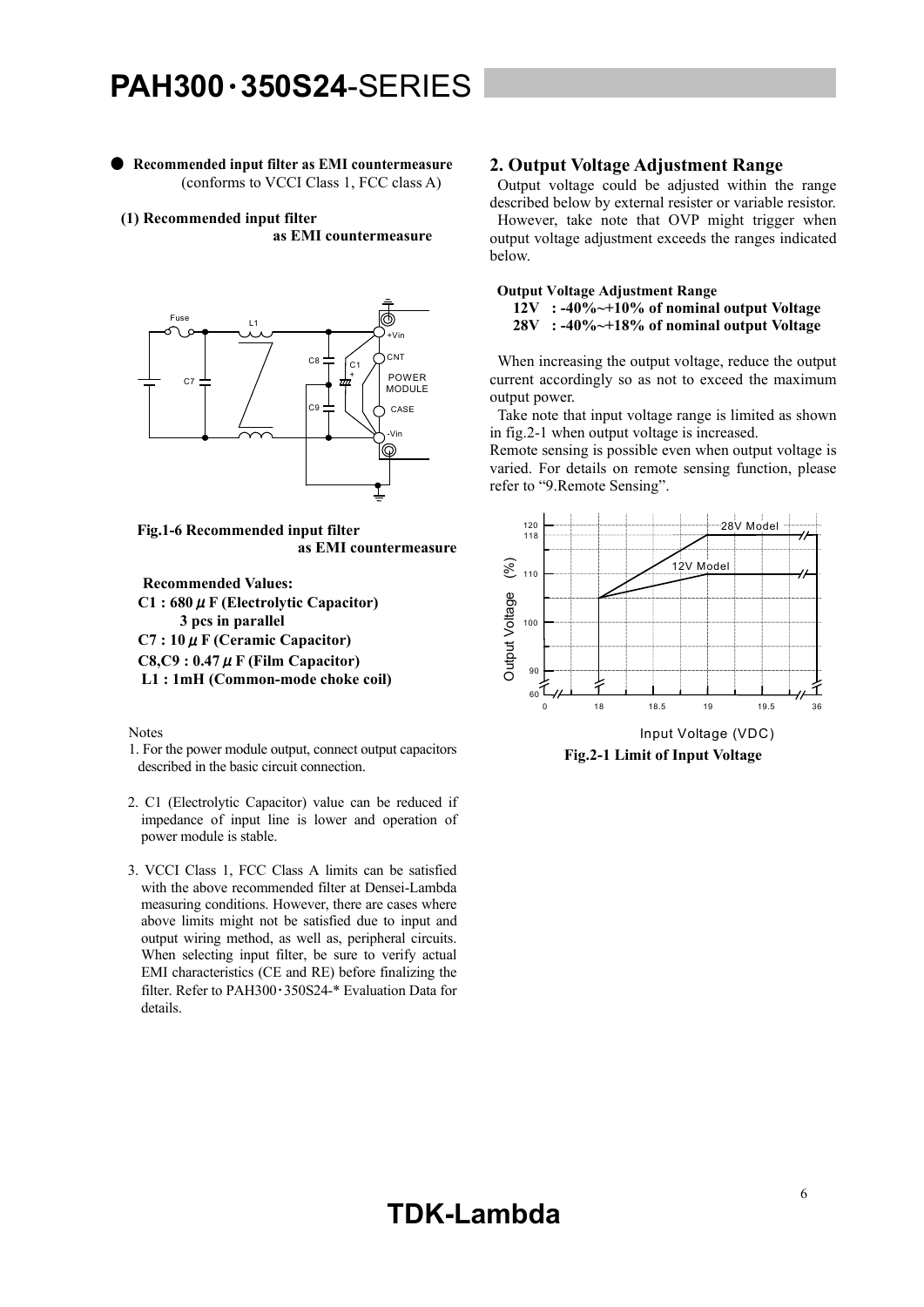#### ● **Output Voltage Adjustment by external resistor or by variable resistor**

- '(1) In case of adjusting output voltage lower
- $(1-1)$  Available maximum output current = rated output current
- (1-2) Connect an external resistor Radj(down) between the TRM terminal and –S terminal.



**Fig.2-2 Connection for output voltage trim down** 

(1-3) Equation of external resistor and output voltage.

$$
Radj(down) = \left(\frac{100\%}{\Delta\%} - 2\right) k\Omega
$$

Radj(down) :Value of external resistor

 $\Delta(\%)$  :Output voltage change rate against nominal output voltage

Below graph is relation  $\Delta(\%)$  and value of external resistor.



**Fig.2-3 Δ(%) vs. Radj(down) (1)** 

#### (2) In case of adjusting output voltage higher

- $(2-1)$  Allowable maximum output current = maximum output power  $\div$  output voltage (reduce maximum output current in specification.)
- (2-2) Connect an external resistor Radj(up) between TRM terminal and +S terminal.



**Fig.2-4 Connection for output voltage trim up** 

(2-3) Equation of external resistor and output voltage

$$
Radj(up) = \left(\frac{Vo(100\% + \Delta\%)}{1.225 \times \Delta\%} - \frac{100\% + 2 \times \Delta\%}{\Delta\%}\right)[k\Omega]
$$

\n Vo   : nominal output value of module  
\n Radj(up)  :external adjustment resistor  
\n
$$
\Delta \left( \frac{9}{6} \right)
$$
  :Output voltage change rate against nominal output voltage\n

Below graph is relation  $\Delta(\%)$  and value of external resistor.



**Fig.2-5 Δ% vs.Radj(up) (2)**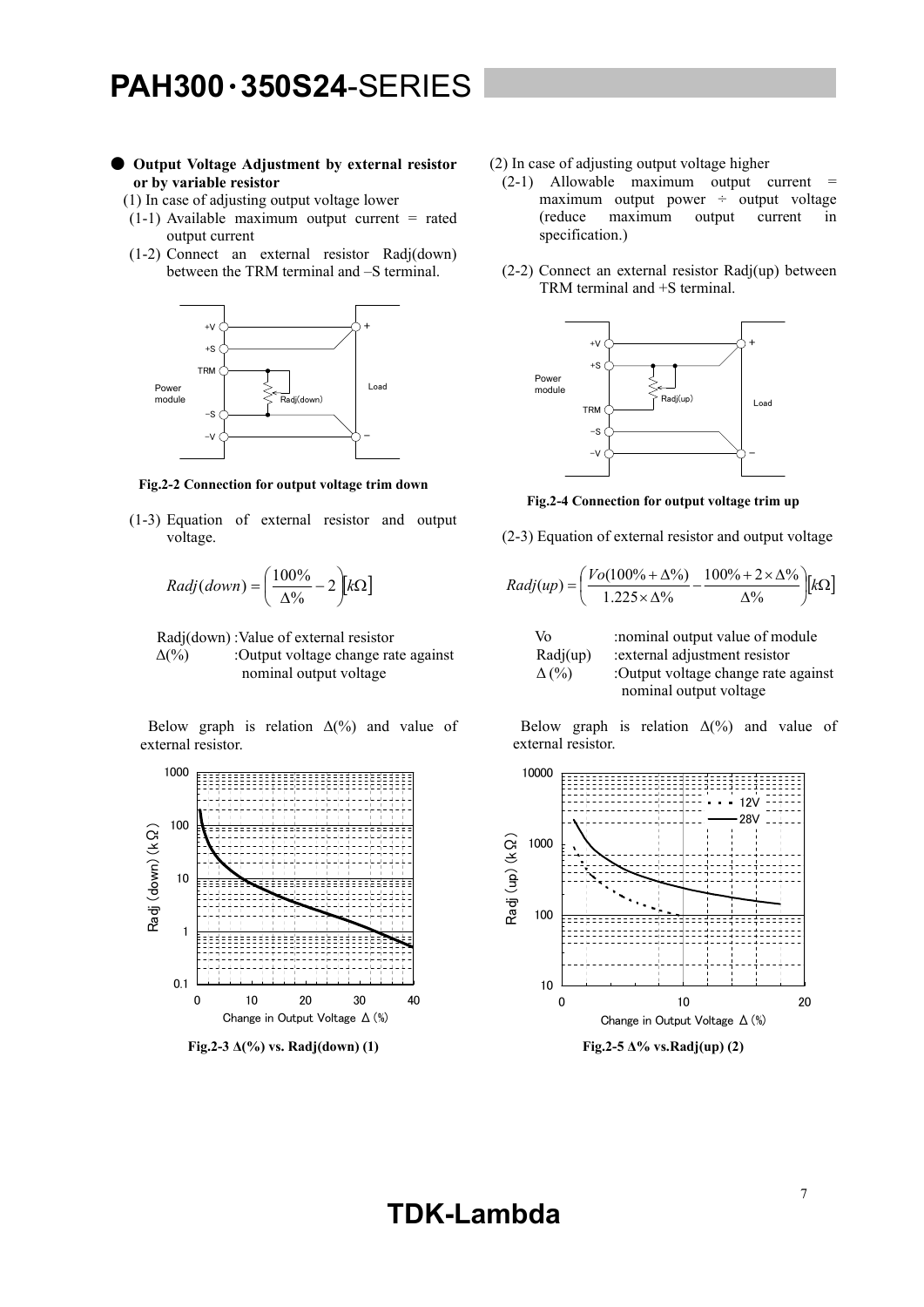#### **3. Maximum Ripple and Noise**

 Measured value according to the specified methods based on JEITA-9141 (Clause 7.12 and clause 7.13) which is described in the following.

 Connect according to fig.3-1 and measure. Connect capacitors (C2, C3: film capacitor or ceramic capacitor  $0.022 \mu$  F) between output terminals and the nearest M3 threaded hole. Connect capacitors (C4: refer to table 1-1 for electrolytic capacitor values, C5: ceramic capacitor  $0.1 \mu$  F) at 50mm distance from the output terminals. Measure at ceramic capacitor (C5) terminals as shown in fig. 3-1 using coaxial cable with JEITA attachment. Use oscilloscope with 100MHz frequency bandwidth or equivalent.

 Take note that output ripple voltage and output spike noise may vary depending on PCB wiring design.

 Generally, output ripple voltage and output spike noise can be reduced by increasing capacitance value of external capacitor.



**Fig.3-1 Measurement of Maximum Output Ripple & Noise** 

#### **4. Maximum Line Regulation**

 Maximum value of output voltage change when input voltage is gradually varied (steady state) within specified input voltage range.

#### **5. Maximum Load Regulation**

 Maximum value of output voltage change when output current is gradually varied (steady state) within specified output current range.

 When using at dynamic load mode, audible noise could be heard from the power module and output voltage fluctuation might increase. A thorough preevaluation must be performed before using this power module.

#### **6. Over Current Protection (OCP)**

This power module has built-in OCP function.

Output will recover when short circuit or overload

conditions are released. OCP setting value is fixed and therefore, cannot be externally adjusted.

 Also, take note that power module might be damaged continuing output short circuit or over load conditions depending on thermal conditions.

#### **7. Over Voltage Protection (OVP)**

 This power module has built-in OVP function. OVP set point is relative to the rated output voltage value. OVP setting value is fixed and therefore, can not be externally adjusted.

 When OVP is triggered, output can be recovered by turning input line off and then turning it on again after lowering the input voltage below the voltage value indicated below, or by manual reset of the CNT terminal. Reset time for CNT terminal is 100ms or longer.

#### **OVP release input voltage value : 3VDC and below**

 When verifying OVP function by applying external voltage at the output terminals, applied voltage value should not exceed specified OVP maximum value. Refer to specification table for OVP maximum value. Avoid applying external voltage that exceeds OVP maximum value because this will cause power module damage.

#### **8. Over Temperature Protection (OTP)**

 This power module has built-in OTP function. This function operates and shuts down the output when ambient temperature or internal temperature of power module abnormally rises. OTP operates at 105℃ to 130℃ baseplate temperature. OTP can be released when baseplate temperature drops down approximately to within 80℃ to 95℃. However, take note that OTP will operate again unless the cause of abnormal heat of the

#### **9. Remote Sensing (+S, -S terminal)**

power module is eliminated.

Remote sensing terminal is provided to compensate for voltage drop across the wirings from the power module output terminal to the load input terminal.

 When remote sensing function is not used (local sensing), short  $+S$  terminal to  $+V$  terminal and,  $-S$  terminal to  $-V$ terminal.

Take note that voltage compensation range for line drop (voltage drop due to wiring) is determined such that output voltage at the output terminals is within output voltage range and that voltage between –V and – S terminals is within 2V or less. Even for remote sensing case, use power module such that output power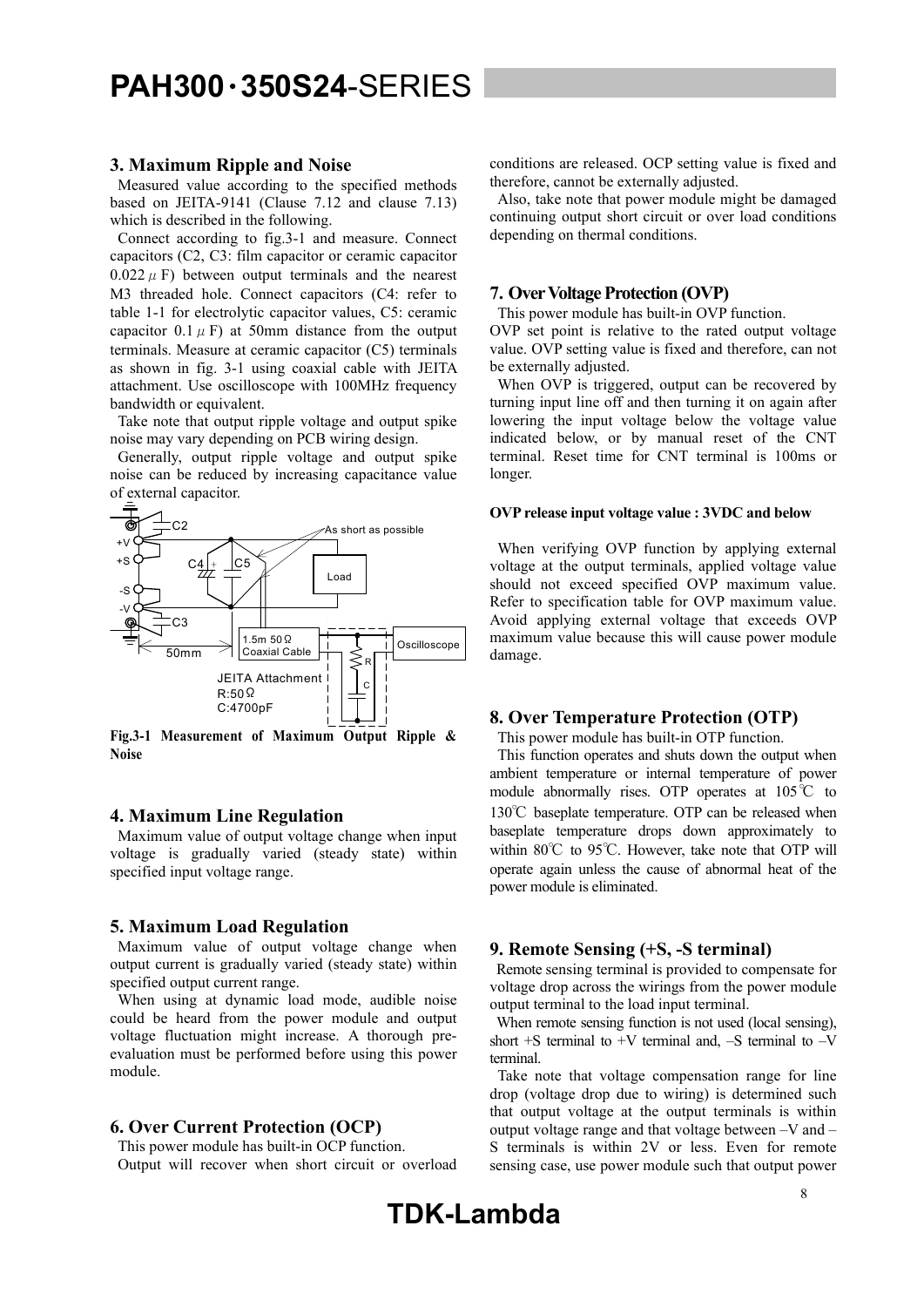is within specified maximumoutput power. Furthermore, reduce noise effect by using shield wire, twist pair, or parallel pattern.



**Fig.9-1 Remote Sensing is in Use** 



**Fig.9-2 Remote Sensing is Not in Use** 

#### **10. ON/OFF Control (CNT terminal)**

 Without turning the input supply on and off, the output can be enabled and disabled using this function. This function also can be used for output sequence of plural power modules.

 There are two kinds of logic control, Negative logic control and Positive logic control, depend on the option selected.

 ON/OFF control circuit is on the primary side (the input side). For secondary control, isolation can be achieved through the use of an opto-coupler or relay.

|            | Logic          | CNT Terminal Level to -Vin Terminal Output status |     |
|------------|----------------|---------------------------------------------------|-----|
| Standard   | Negative Logic | H Level ( $4V \leq H \leq 35V$ ) or Open          | OFF |
| /T option  |                | L Level ( $0V \le L \le 0.8V$ ) or Short          | ON  |
| /P option  | Positive Logic | H Level ( $4V \leq H \leq 35V$ ) or Open          | ON  |
| /PT option |                | L Level ( $0V \le L \le 0.8V$ ) or Short          | OFF |

Notes

- 1. When ON/OFF control function is not used for the Standard and /T option, CNT terminal should be shorted to –Vin terminal.
- 2. When ON/OFF control function is not used for the /P option and /PT option, CNT terminal should be opened.
- 3. When using long wiring, for prevention of noise, attach a 0.1µF capacitor between CNT terminal and –Vin terminal.
- 4. At L level, maximum source current from CNT terminal to –Vin terminal is 0.5mA
- 5. The maximum CNT terminal voltage is 35V.
- (1) Output ON/OFF control



**Fig.10-1 CNT Connection (1)** 

(2) Secondary (output side) control



**Fig.10-2 CNT Connection (2)** 

#### **11. Parallel Operation**

Parallel Operation can not be used.

#### **12. Series Operation**

Series operation is possible for PAH300 · 350S24 series. Connections shown fig. 12-1 and fig. 12-2 are possible.



**Fig.12-1 Series Operation due to High Output Voltage** 

**TDK-Lambda**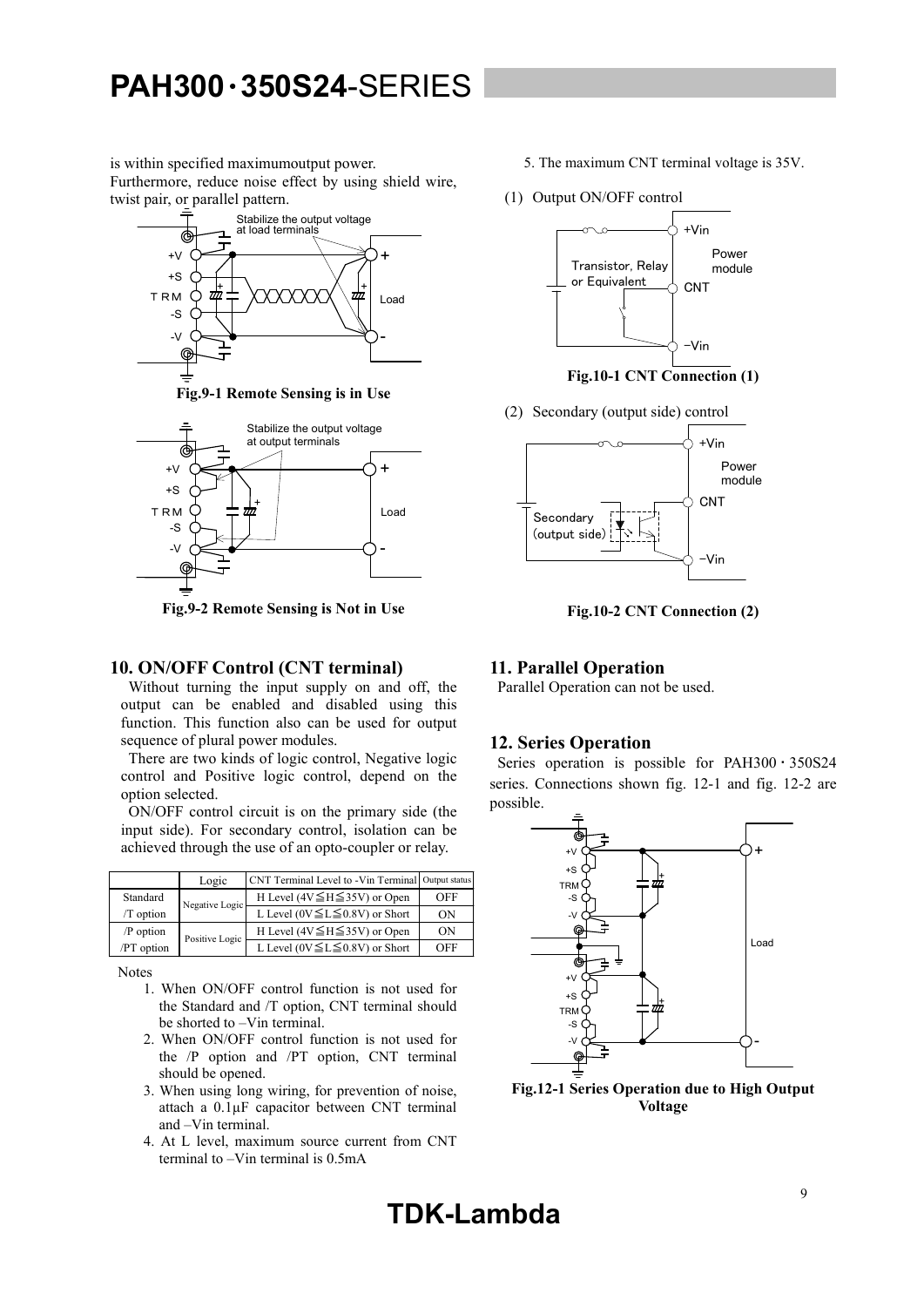

**Fig.12-2 Series Operation due to** ±**Output** 

#### **13. Operating ambient Temperature**

 There is no restriction on mounting direction but there should be enough consideration for airflow so that heat does not accumulate around the power module vicinity. Determine external components configuration and mounting direction on PCB such that air could flow through the heatsink at forced cooling and conventional cooling.

 By maintaining actual baseplate temperature below 100℃, operation is possible.

 For details on thermal design, refer to Application Notes "Thermal Design".

Note :

 Maximum baseplate temperature is 100℃. For worst case operating condition, verify baseplate temperature at measurement point indicated in fig. 13-1.



#### **Fig.13-1 Measurement Point of Baseplate Temperature**

 For better improvement of power module reliability, derating of baseplate temperature when using is recommended.

#### **14. Operating Ambient Humidity**

 Take note that moisture could lead to power module abnormal operation or damage.

#### **15. Storage Ambient Temperature**

 Abrupt temperature change would cause moisture formation that leads to poor solderabilty of each terminal of the power module.

#### **16. Storage Ambient Humidity**

 Take enough care when storing the power module because rust which causes poor solderability would form in each terminal when stored in high temperature, high humidity environment.

#### **17. Cooling Method**

 Operating temperature range is specified by the baseplate temperature. Therefore, several methods of heat dissipation are possible.

 For details on thermal design, refer to Application Notes "Thermal Design".

#### **18. Baseplate Temperature vs. Output Voltage Drift**

 Output voltage drift is defined as the rate of voltage change when baseplate temperature only is changed during operation.

#### **19. Withstand Voltage**

 This power module is designed to have a withstand voltage of 1.5kVDC between input and baseplate, 1.5kVDC between input and output and 500VDC between output and baseplate for 1 minute. When conducting withstand voltage test during incoming inspection, be sure to apply DC voltage. Also, set the current limit value of the withstand voltage testing equipment to 10mA.

 Be sure to avoid conducting test with AC voltage because this would cause power module damage.

 Furthermore, avoid throw in or shut off of the testing equipment when applying or when shutting down the test voltage. Instead, gradually increase or decrease the applied voltage. Take note especially not to use the timer of the test equipment because when the timer switches the applied voltage off, impulse voltage which has several times the magnitude of the applied voltage is generated causing damage to the power module.

Connect the terminals as shown in the diagram below.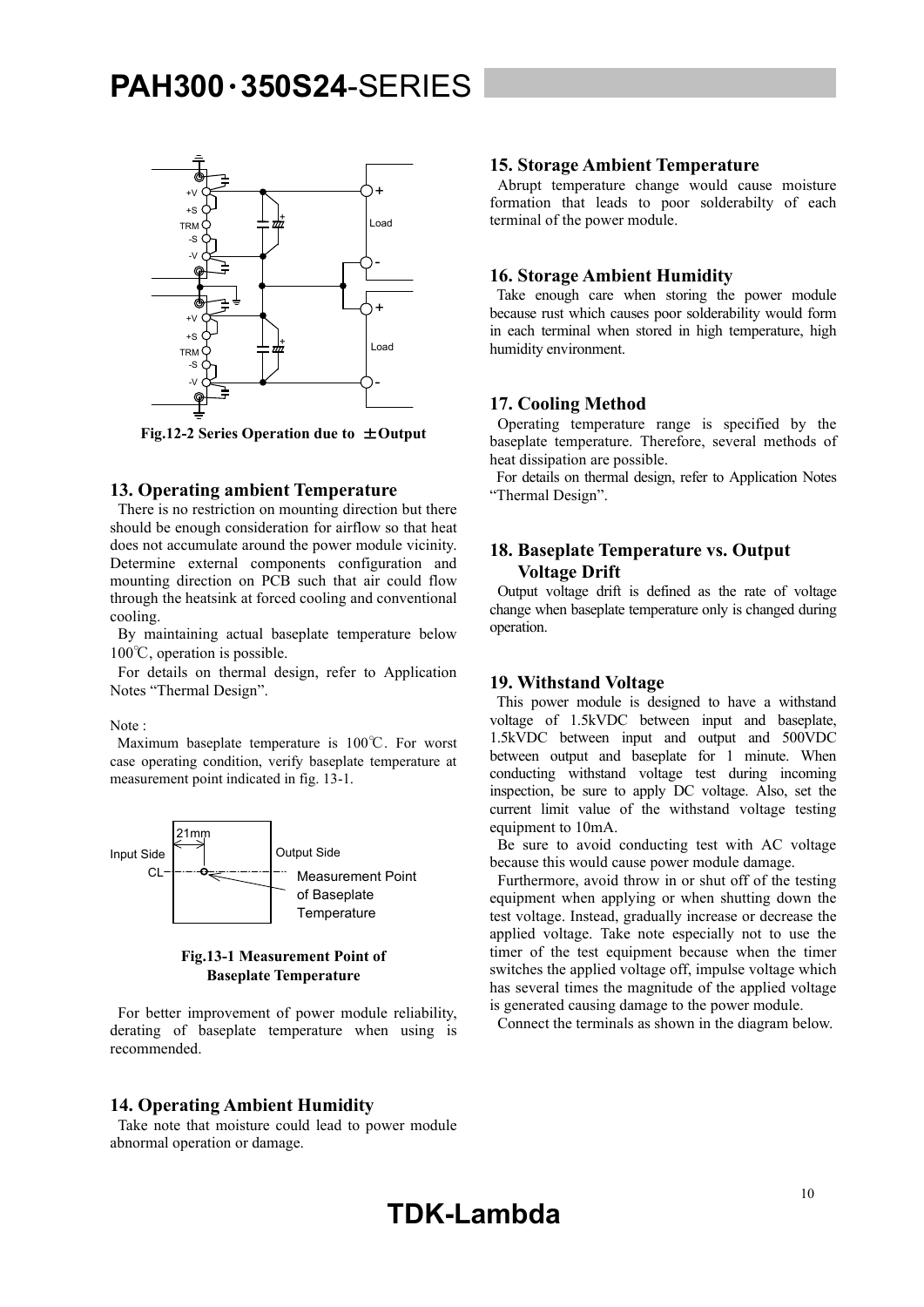

**Fig.19-1 Withstand Voltage Test for Input-Output and Input-Baseplate** 



**Fig.19-2 Withstand Voltage Test for Output-Baseplate** 

#### **20. Isolation Resistance**

 Use DC isolation tester (MAX 500V) between output and baseplate. Isolation resistance value is  $100M\Omega$  and above at 500VDC applied voltage. Also take note that depending on the isolation tester used, some testers generate high voltage pulse. Discharge the power module after test using a resistor, etc.



**Fig.20-1 Isolation Test** 

#### **21. Vibration**

 Vibration of power module is defined in case of mounting on printed circuit board.

#### **22. Shock**

 Withstand shock value is defined to be the value at Densei -Lambda shipment and packaging conditions.

#### **23. CE MARKING / UKCA MARKING**

CE MARKING

CE Marking, when applied to a product or packing material for a product covered by this handbook, indicates compliance with the Low Voltage Directive and RoHS Directive.

#### UKCA MARKING

UKCA Marking, when applied to a product or packing material for a product covered by this handbook, indicates compliance with the Electrical Equipment (Safety) Regulations and Restriction of the Use of Certain Hazardous Substances in Electrical & Electronic Equipment Regulations.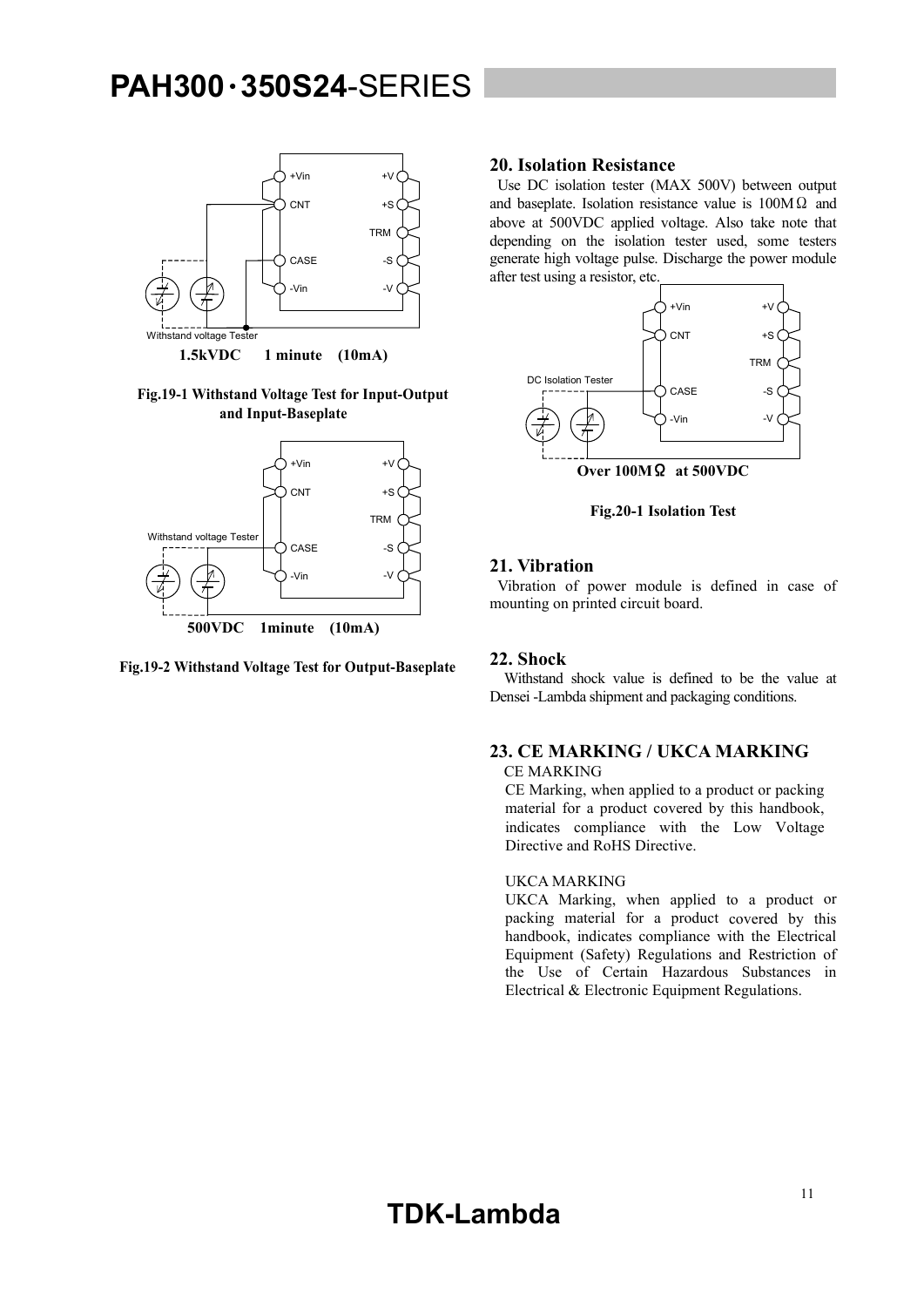### ■**Installation**

#### **1. Mounting Method**

 By the following instruction shown in Fig.1-1 and Fig.1-2, mount power module onto printed circuit board.



**Fig.1-1 Mounting method for standard model and /P option model** 



**Fig.1-2 Mounting method for /T option model and /PT option model** 

#### **(1) Method to Fix**

(1-1) Standard model and /P option model

 To fix a power module onto printed circuit board, use M3 screws and mount it to the M3 threaded holes (4 places) of the power module. Recommended torque is 0.54N∙m.

(1-2) /T option model and /PT option model

 To fix a power module onto printed circuit board, use M3 screws and mount it to the M3 threaded holes of the heatsink (4 places) through the  $\phi$  3.4 non-threaded holes (4 places) of the power module. Recommended torque is 0.54N∙m

#### **(2) Mounting Holes**

 Mounting holes of the power module are connected to baseplate. Connect baseplate to FG (Frame Ground) by using this mounting holes.

#### **(3) Mounting Holes on Printed Circuit Board**

 Refer to the following sizes when determining diameter of hole and land diameter of printed circuit board.

| Input / Signal terminals ( $\phi$ 1.0 mm) |  |                                    |  |  |  |  |
|-------------------------------------------|--|------------------------------------|--|--|--|--|
| Hole diameter                             |  | : $\phi$ 1.5 mm                    |  |  |  |  |
| Land diameter                             |  | $\div$ $\phi$ 3.0 mm               |  |  |  |  |
| Output terminals ( $\phi$ 2.0 mm)         |  |                                    |  |  |  |  |
| Hole diameter                             |  | : $\phi$ 2.5 mm                    |  |  |  |  |
| Land diameter                             |  | $\frac{\text{1}}{2}$ $\phi$ 4.5 mm |  |  |  |  |
| Mounting Holes (FG)                       |  |                                    |  |  |  |  |
| Hole diameter                             |  | : $\phi$ 3.5 mm                    |  |  |  |  |
| Land diameter                             |  | $\pm \phi$ 5.5 mm                  |  |  |  |  |

 For position of the holes, see outline drawing of the power module.

#### **(4) Recommended Material of PCB**

 Recommended materials of the printed circuit board is double sided glass epoxy with through holes. (thickness t:1.6mm, copper  $35 \mu$  m).

#### **(5) Input/ Output terminal pin**

Connect  $+V$ in,  $-V$ in,  $+V$ ,  $-V$  terminals such that contact resistance is minimal. Note that if contact resistance is high, efficiency will drop and power module will be damaged by abnormal heat.

#### **(6) Input / Output Pattern Width**

 Large current flows through input and output pattern. If pattern width is too narrow, heat on pattern will increase because of voltage drop of pattern. Relationship between allowable current and pattern width varies depending on materials of printed circuit board, thickness of conductor. It is definitely necessary to confirm on manufacturers of printed circuit board for designing pattern.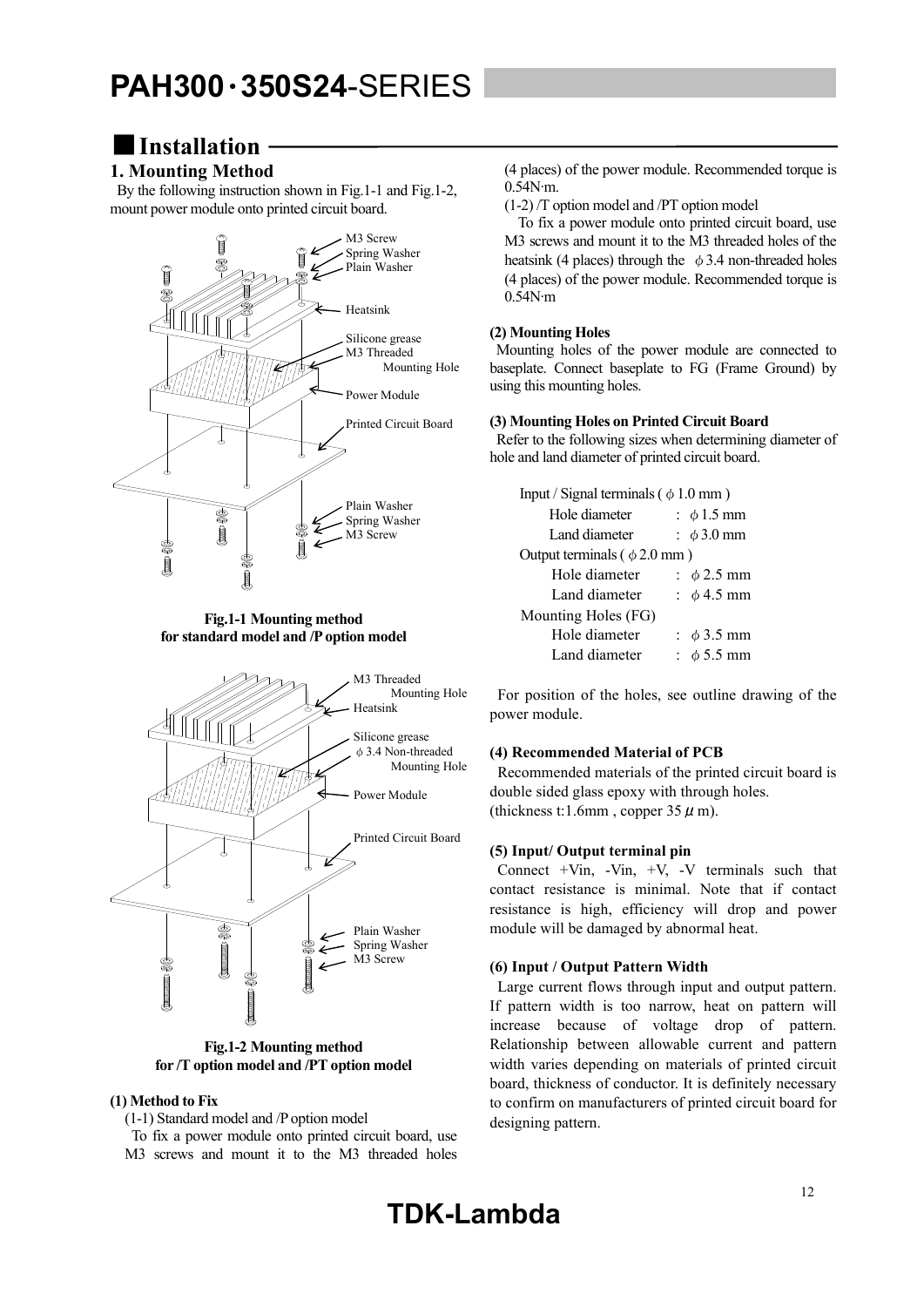#### **2. Heatsink Installation Method**

#### **(1) Method to Fix**

(1-1) Standard model and /P option model

 To fix the heatsink onto power module, use M3 screws and mount it to the M3 threaded holes (4 places) at the baseplate side. Recommended torque is 0.54 N∙m.

(1-2) /T option model and /PT option model

 To fix the heatsink onto power module, use M3 screws those are the same screws for mounting power module onto printed circuit board.

 Use silicone grease or thermal conductive sheet in between heatsink and baseplate to minimize the contact thermal resistance and to enhance the heat conductivity. Also use the no-warped heatsink and make sure good contact between baseplate and heatsink.

#### **(2) Mounting Hole of Heatsink**

Recommended mounting hole is as follows.

(2-1) Standard model and /P option model

φ3.5 Non-threaded hole

(2-2) Standard model and /P option model M3 Threaded hole

#### **3. Regarding Vibration**

 The vibration specification of the module is determined assuming that only the power module is mounted on printed circuit board. To prevent excessive force to the module and the printed circuit board, fix the heatsink to the chassis as well as to the module when a large size of heastsink is used.

#### **4. Recommended Soldering Method**

Recommended soldering conditions are as follows.

#### **(1) Soldering dip**

Dip condition : 260ºC within 10 seconds Pre-heat condition : 110ºC during 30~40 seconds

#### **(2) Soldering iron**

 $\phi$  1.0 mm : 350°C (60W) within 3 seconds  $\phi$  2.0 mm : 350°C (150W) within 20 seconds

※Soldering time changes according to heat capacity of soldering iron, pattern on printed circuit board, etc. Please confirm actual performance.

#### **5. Recommended Cleaning Condition**

 Recommended cleaning condition after soldering is as follows.

#### **(1) Cleaning solvent**

IPA (isopropyl alcohol )

#### **(2) Cleaning Procedure**

Use brush and dry the solvent completely.